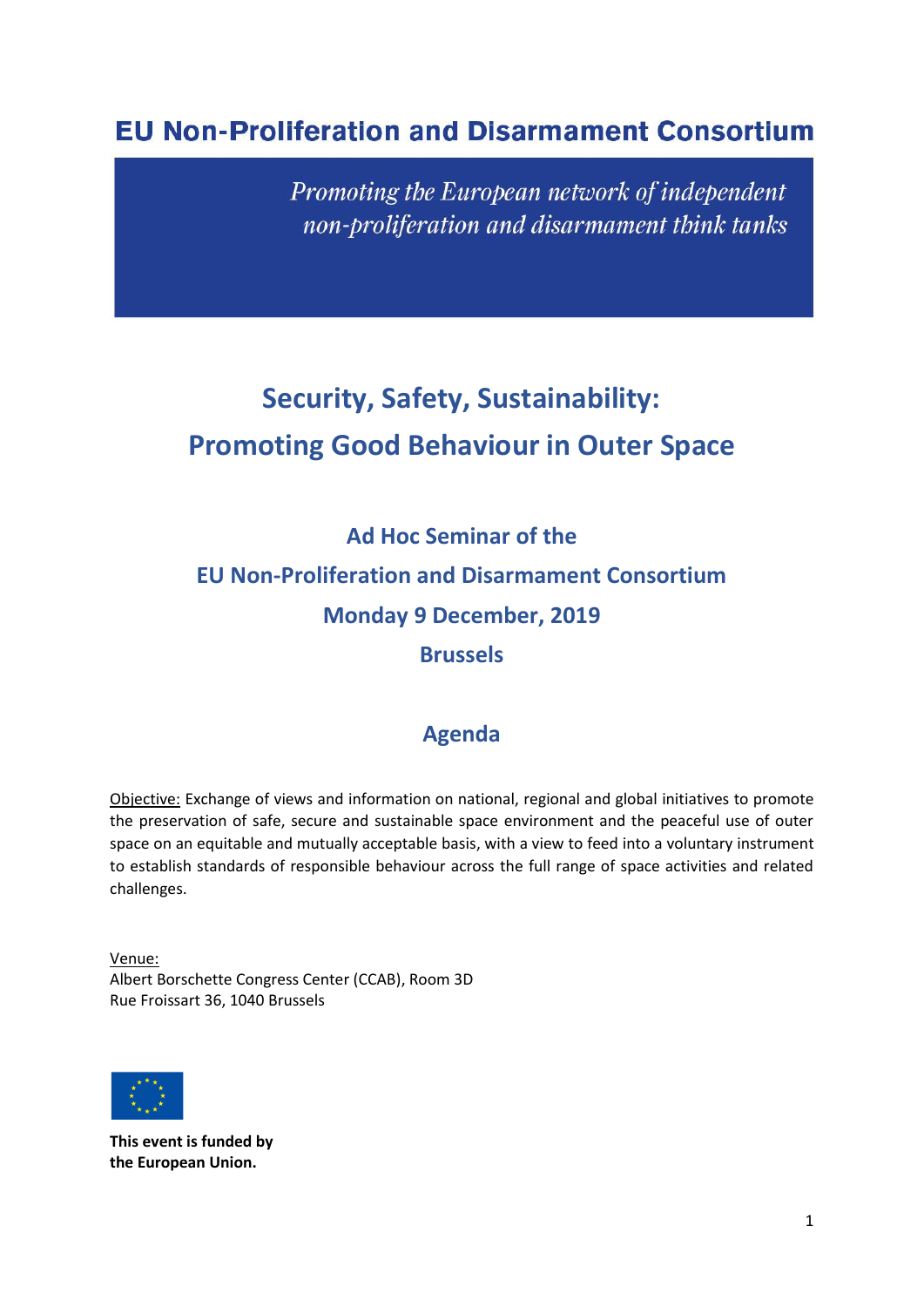### **Sunday, 8 December 2019**

19:30 Welcome Dinner

## **Monday, 9 December 2019**

08:15 – 08:45 **Registration**

08:45 – 09:00 **Introduction and Welcoming Remarks**

*Carine Claeys*, Special Envoy for Space, European External Action Service *Xavier Pasco*, Director, Fondation pour la recherche stratégique, France

#### 09:00 – 11:00 **Session 1: The Legal and Political Environment**

Chair: *Sergio Marchisio*, Chairman, European Centre for Space Law Speakers:

- *Nathalie Le Cam*, policy and legal officer, Space Task Force, European External Action Service
- *- Andre João Rypl,* Chair, UN Committee on the Peaceful Uses of Outer Space, Brazil
- *David Kuan-Wei Chen*, Executive Director, McGill Centre for Research in Air and Space Law, Canada
- *Daniel Porras*, Space Security Fellow, UNIDIR

11:00 – 11:15 Coffee break

#### 11:15 – 13:00 **Session 2: National Policies and International Implications**

Chair: *Petr Havlik*, Space Policy Officer, Space Task Force, European External Action Service Speakers:

- *Xavier Pasco*, Director, Fondation pour la recherche stratégique, France
- *Mariel Borowitz*, Assistant Professor, Georgia Institute of Technology, USA
- *Shang Zhen*, Councellor and Legal Advisor, Mission of China to the EU

13:00 – 14:00 Lunch